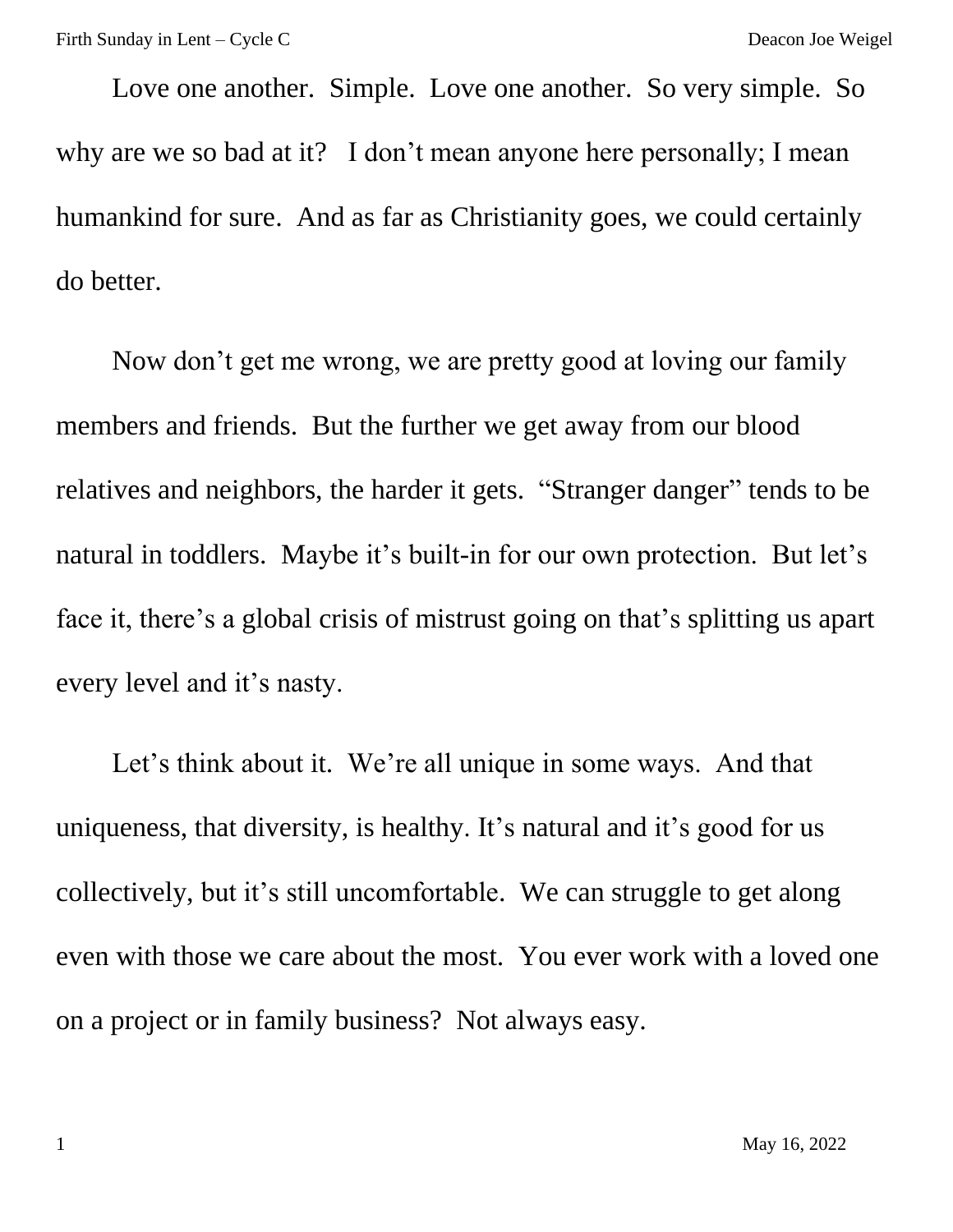Last Sunday, on Mother's Day, my sweet wife asked me to arrange and hang a series of family pictures and paraphernalia on one of the walls in our family room. It was "challenging" for both of us. Now it wasn't the same degree of stress you might find hanging wallpaper, but it was interesting.

Advice for young couples recently married… you might want to wait a year before trying wallpaper. Why ruin the honeymoon?

So, throughout the picture collage ordeal that was last Sunday, I started to realize there are divergent ways people might attack such a project, like our floor plan here. There are those that are artistic and creative. They view a wall space / floor as a canvas. Without any extensive planning, they just start putting pieces up, adjust a little here and there, and it somehow looks great. God bless them.

Then there are those math, science, technical types who have to map it out on a Cartesian grid, get all the dimensions perfect, set it in some geometric pattern, calculate where every nail and bracket will be, and then attempt to put it all up. But due to husband error, I mean human error, it won't be perfect, but it's close… enough… one hopes.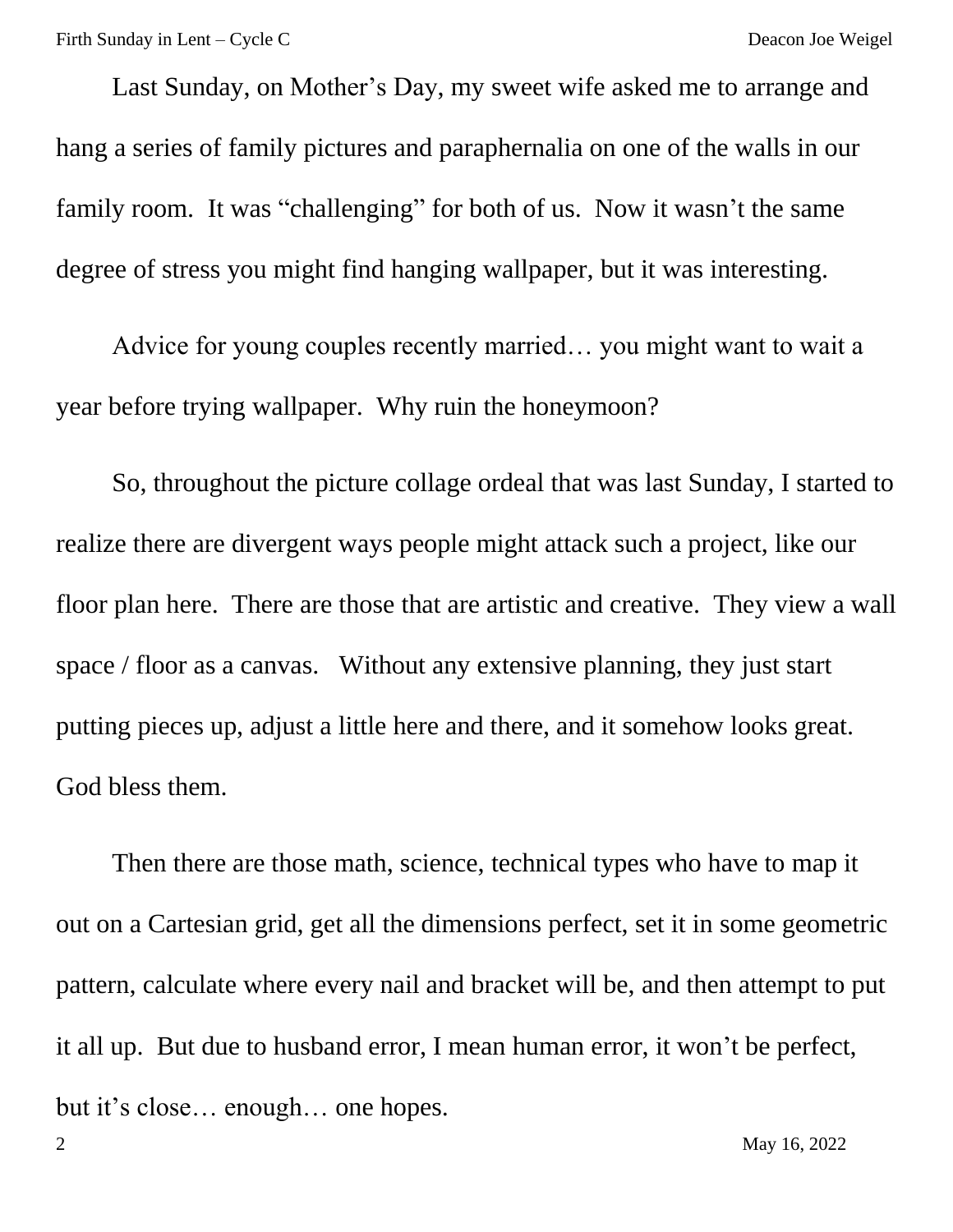Then there's the other very practical, realistic, and efficient folks. They realize that when they take the old stuff down, they are going to have a bunch of nail holes and markings. So, they arrange the old stuff to cover it up or reuse the same brackets and it works well enough. Again, God bless them.

All of these approaches are valid. Each one gets the job done and they all work because the reality behind it all is the same. There is a wall/floor with limited space and set dimensions. And we have to engage with that reality to cooperate and make progress so we can attain our common goals.

A big problem in the world these days, as I see it, is that we can't seem to agree on the base realities anymore. Is there an absolute right and wrong, or is everything subjective? How many genders are there now? What is gender? Can we say we know anymore? Should someone's relationship preferences be what defines them? I hope not. Aren't we all children of God? If someone disagrees with us politically, is it ok to physically or financially destroy or "cancel" them? Do the ends justify the means? Everyone claims they are backed by science, but as far as I can tell, people only see what they want to see. As Pontius Pilate said, "What is truth"?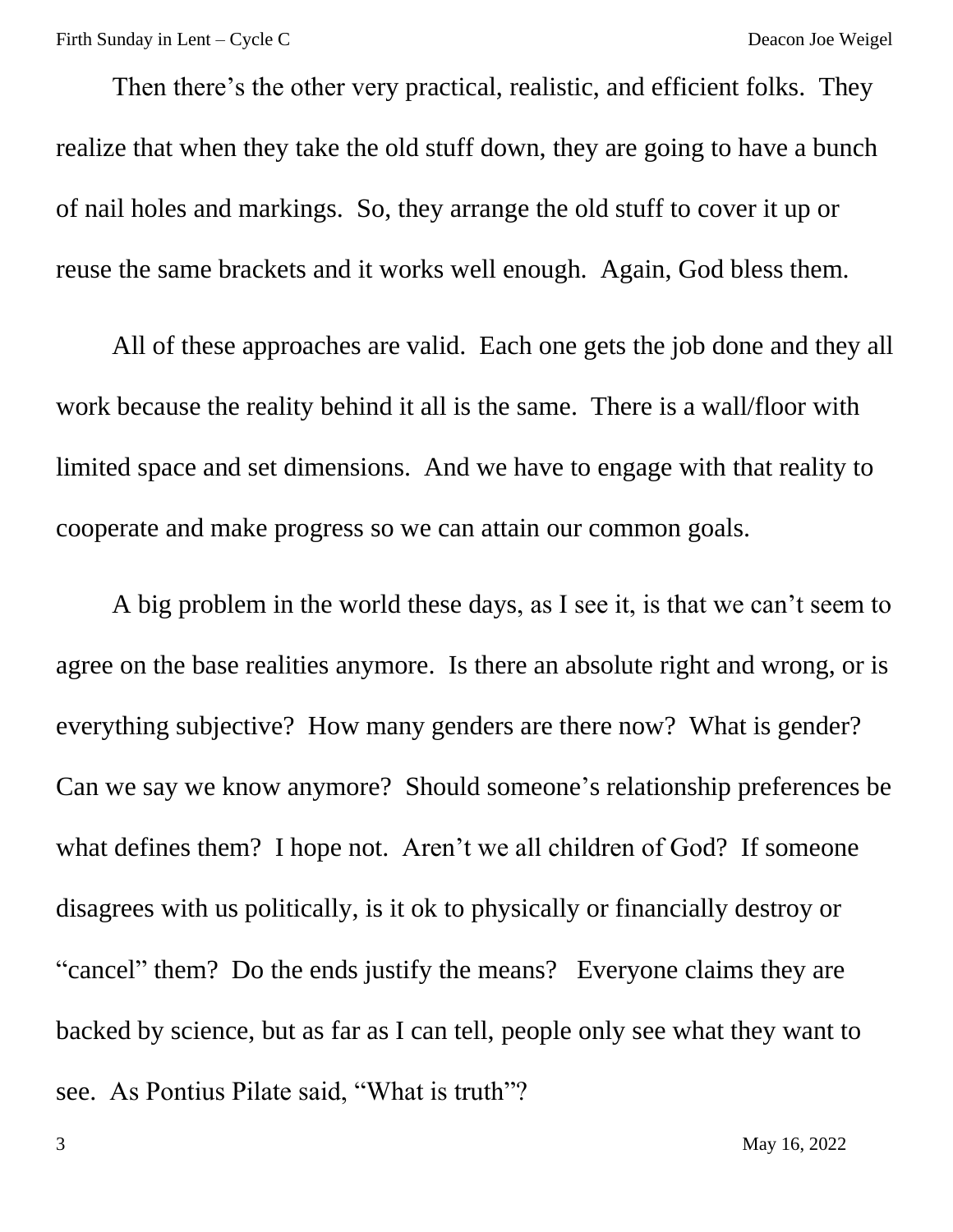Well, that's what we're faced with. Welcome to the 21<sup>st</sup> century. Now I'm not saying we must agree on politics, or vaccines, or sport's teams, ok definitely not sports teams, but we have to define and agree on the reality behind it all.

Now as Christians it's not necessarily our job to get people to recognize and agree on basic logical truths (like  $1+1=2$ ) or obvious physical realities of the world, as much as we'd like to. But perhaps we can live our lives and interact with others in a way that demonstrates the "spiritual" realities that exist.

We are a broken people. We tend to fail on our own. We fall into sin of every kind, and it destroys us from *within and without*. But we are not doomed to failure. The spiritual reality is… there is a personal loving God who created us and was willing to sacrifice Himself so we can be healed and *raised up* beyond our wounded humanity. And that person is Jesus Christ. And those that follow Him, truly follow Him, spread His Love, so that others can know Him.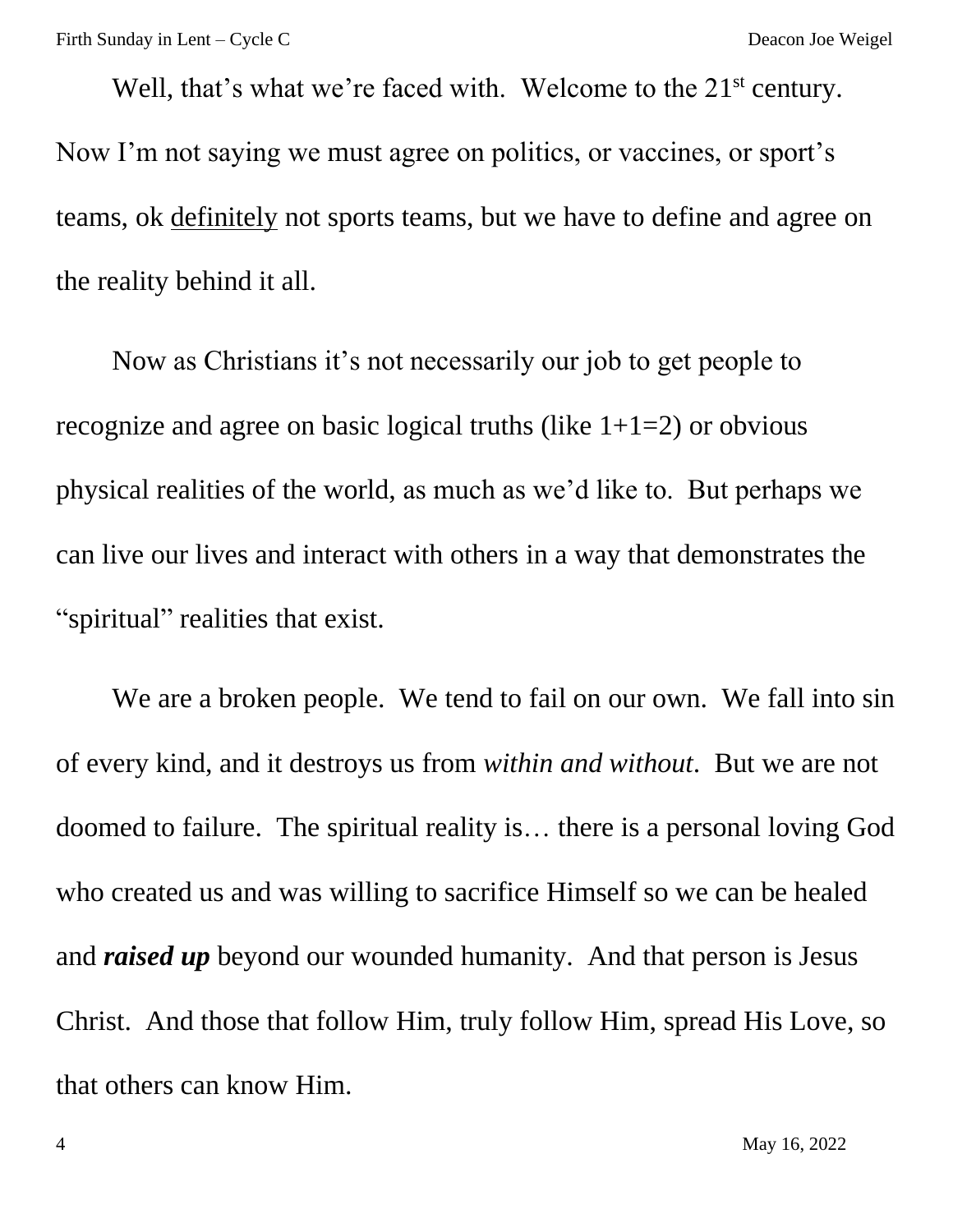How? We love others as Christ did, so they can feel His love. We show mercy and patience with others so they can know of His mercy. We sacrifice for others, so they can begin to understand the sacrifice He made for us. We do this in our everyday lives as parents, siblings, coworkers, neighbors, and friends. Many do it through their occupation: nurses, doctors, teachers, coaches, religious, bus drivers, you name it. God Bless you all.

But are we called to go further? Think of all the volunteer service organizations out there. In essence, aren't they just further opportunities to love? They're countless… just within our parish we have the Knights of Columbus, Steven ministry, nursing home ministries to name a few. When we participate in these organizations, we have the opportunity to experience and exercise the Love of Christ. We show caring and mercy by our willingness to help *in the name of Christ*. In the work of our parish St. Vincent dePaul conference I get to tell those we help, our friends in need, that our ability to help them was made possible by the financial sacrifice of our parishioners who did so *in the name of Jesus Christ and the Church*.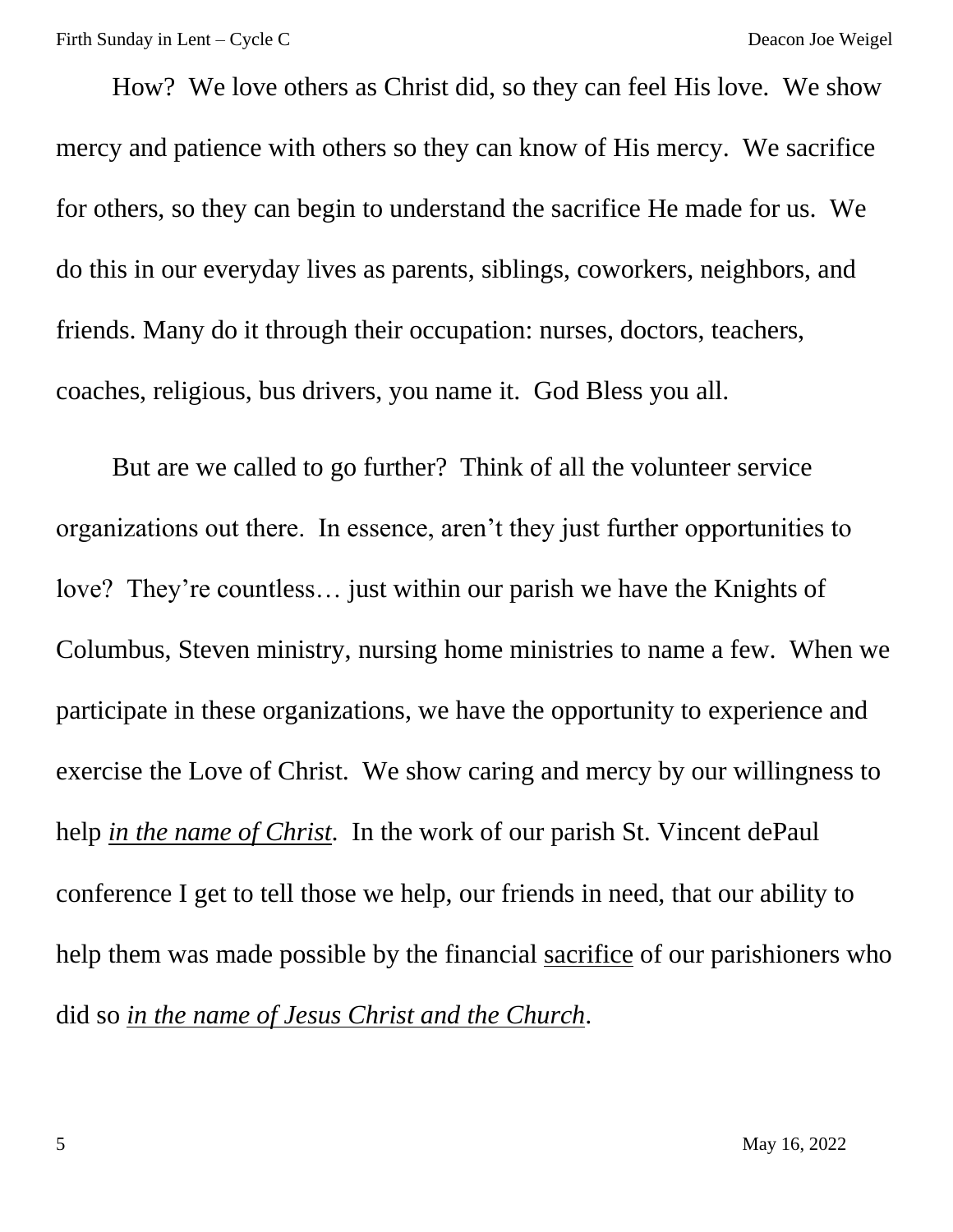And here's what you may find surprising: when we stop focusing solely on our wants and desires and instead give ourselves to others in friendship and service, we find the joy that Christ promised us. When we center ourselves in the reality of Jesus Christ and work together *in His name* to serve our neighbor, then the diverse gifts each of us has, the creative, the technical, the practical, all come together to achieve what we cannot do separately. When we come together "in communion" as the Body of Christ, then we love as He did, whose resources, compassion, and joy are endless.

The world will come around eventually. As Lincoln said, "You can't fool all the people all the time." All the lies and deceptions that distort reality will be exposed when things get too painful to ignore. That's when the reality and message of Jesus Christ will win out just as it did in the early Church. People will be searching. We can help them find Him. Let us have faith in the merciful, overpowering, unfailing love of Jesus Christ. Let us demonstrate that faith through our love of one another as Christ loves us.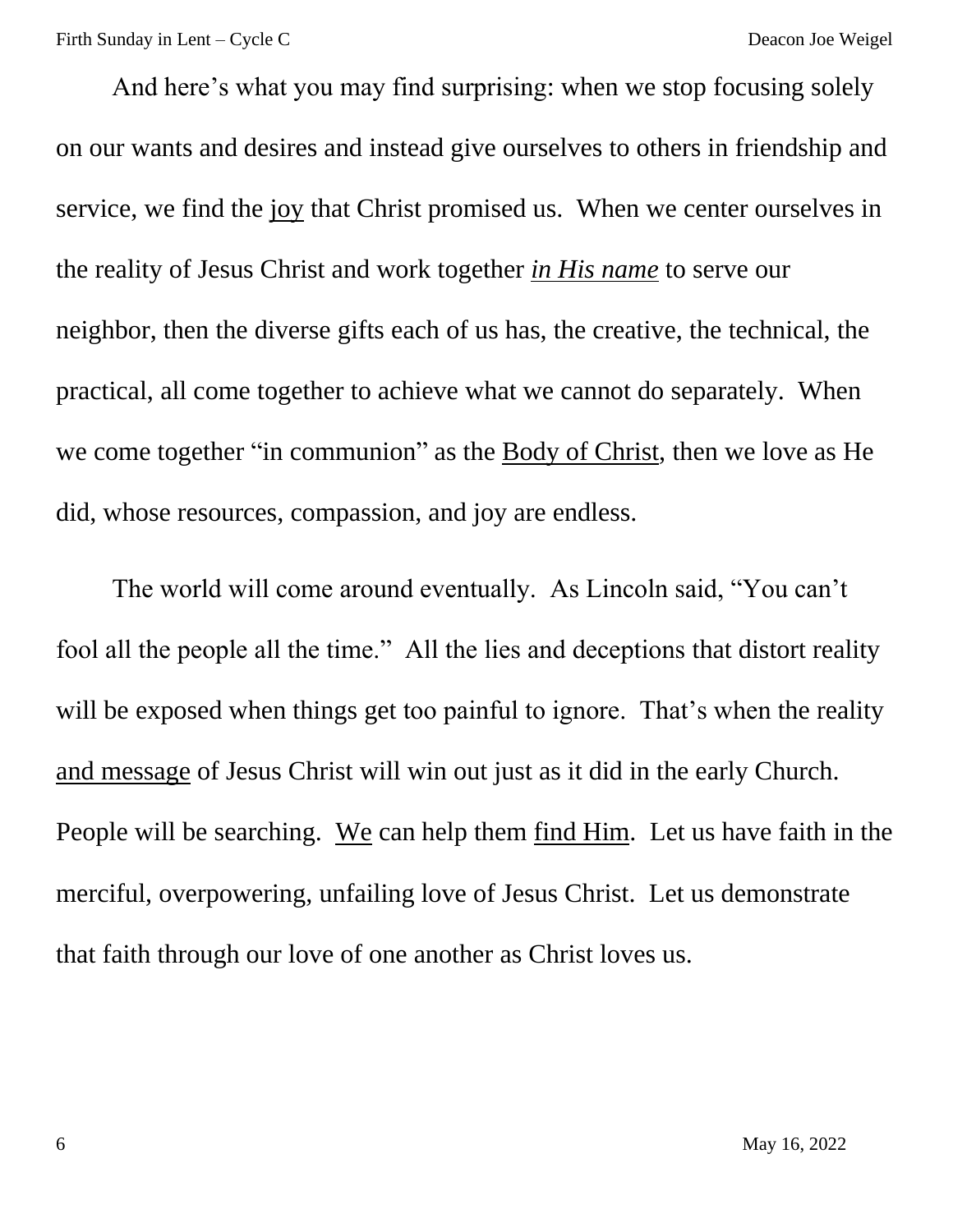Love one another. So simple. Love one another. So very simple. So why are we so bad at it? I don't mean anyone here personally; I mean humankind for sure, and, in some respect, even all of Christianity. We aren't very good at it. Or at least we could do better.

Now don't get me wrong, we are pretty good at loving our family members and friends. But the further we get away from our blood relatives and neighbors, it gets harder. "Stranger danger" tends to be natural in toddlers. Maybe it's built-in for our own protection. But let's face it, there's a global crisis of mistrust going on that's splitting us apart every level and it's nasty.

Let's think about. We're all unique in some ways. And that uniqueness, that diversity is healthy. It's natural and it's good for us collectively, but it's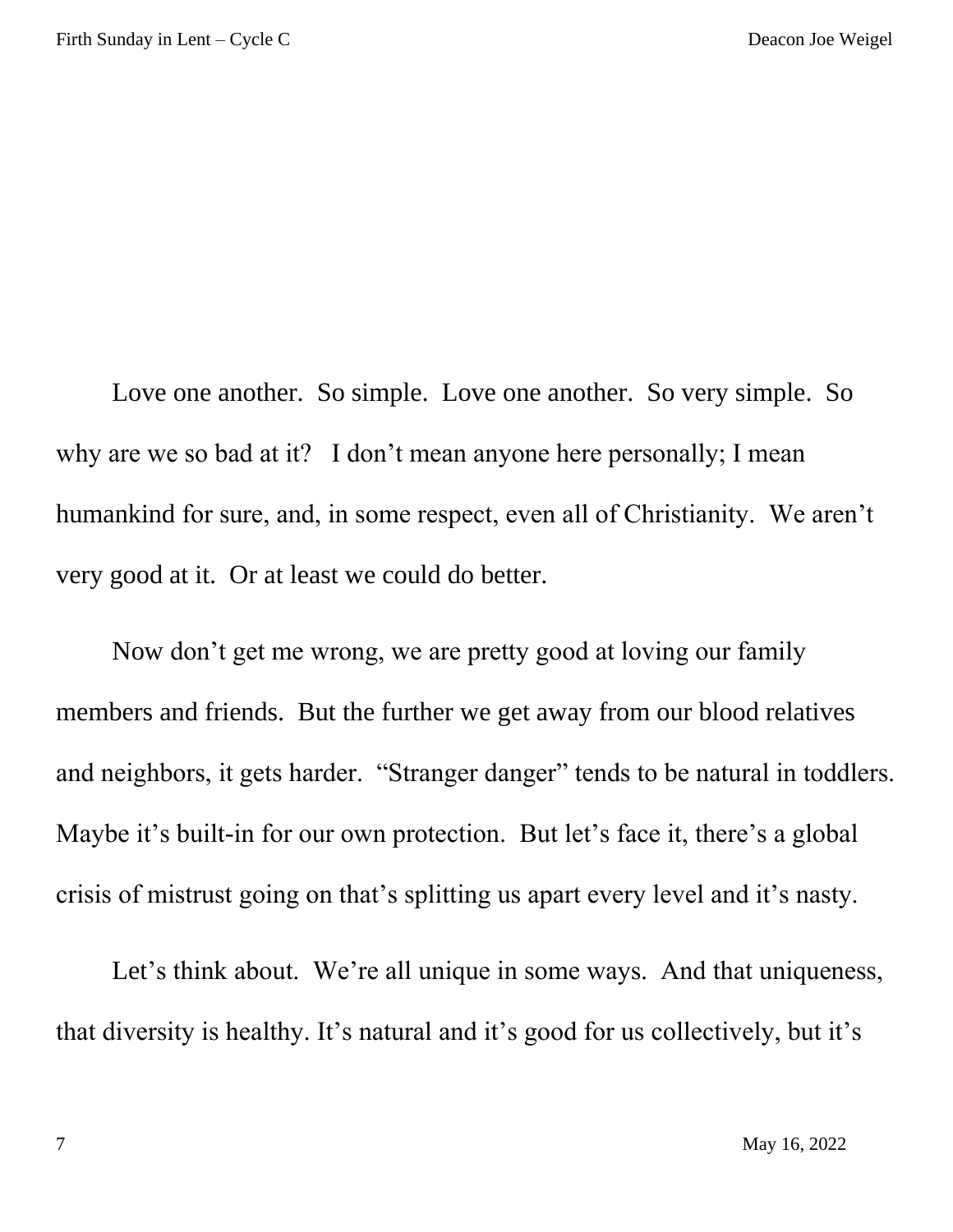still uncomfortable. We can struggle even with those we care about the most. You ever work with a loved one on a project. Not always easy.

Last Sunday, on Mother's Day, my sweet wife asked me to arrange and hang a series of family pictures on several corkboard pallets on one of the walls in our family room. It was challenging for both of us. Now it's not the degree of stress you might find hanging wallpaper, but it was interesting.

Advice for young couples recently married… you might want to wait a year before trying wallpaper. Why ruin the honeymoon?

So, throughout the picture collage ordeal that was last Sunday, I started to realize there are divergent ways people might attack such a project. There are those that are artistic and creative. They view a wall space as a canvas they can create on. Without any extensive planning, they just start putting pieces up, adjust a little here and there, and it somehow looks great. God bless them.

Then there are those math, science, and engineering types who have to map it all out on a Cartesian grid. They get all the dimensions measured out, make sure it's a perfect in a geometric pattern, calculate where every nail and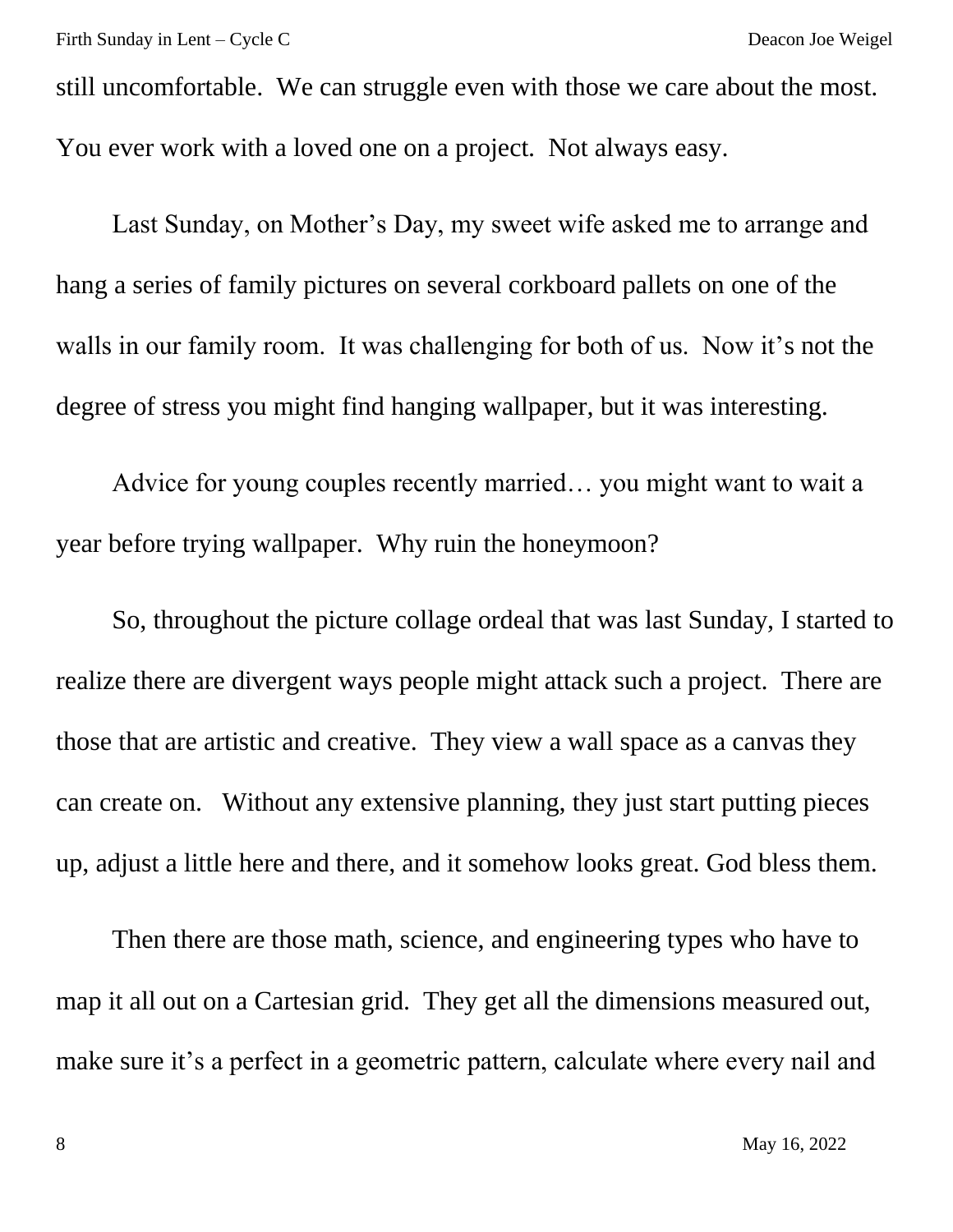bracket will be, and then attempt to put it all up. But due to husband error, I mean human error, a few imperfections are noticed but it's close… enough… one hopes.

Then there's the other very practical folks, who are efficient and realistic. They realize that when they take the old stuff down, they are going to have a bunch of nail holes and markings so they arrange the old stuff to reuse or cover it up and it works well enough with the least amount of effort. Again, God bless them.

All of these approaches are valid. Each one gets the job done and they all work because the reality behind it all is the same. There is a wall with limited space and set dimensions. And we have to engage with reality to cooperate and make progress so we can attain our common goals.

9 May 16, 2022 A big problem in the world these days, as I see it, is that we can't seem to agree on the base realities anymore. Is there an absolute right and wrong, or is it subjective? How many genders are there now? What is gender? Can we say we know anymore? Do relationship preferences be what defines us or …condemn us? Aren't we all children of God? If someone disagrees with us,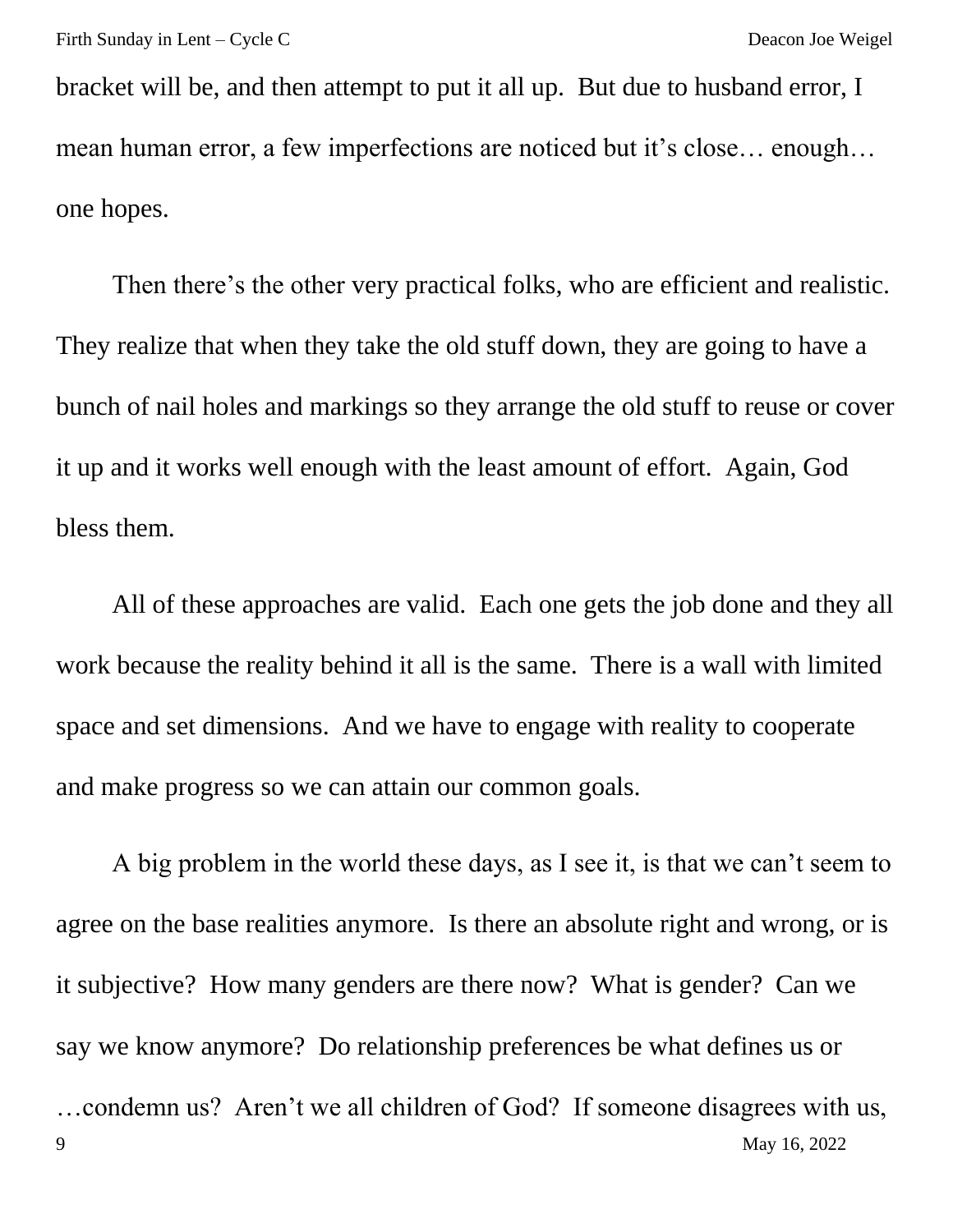is it ok to physically or financially destroy or "cancel" them? Do the ends justify the means? Everyone claims they are backed by science, but as far as I can tell, people only see what they want to see. As Pontius Pilate said, "What is truth"?

Well that's what we're faced with. Welcome to the  $21<sup>st</sup>$  century. Now I'm not saying we have to agree on politics, or vaccines, or sport's teams, ok definitely not sports teams, but we have to define and agree on the reality behind it all.

Now as Christians it's not necessarily our job to get people to recognize and agree on the physical or logical aspects of the world, as much as we'd like to. But perhaps we can live our lives and interact with others in a way that demonstrates the spiritual realities that exist.

10 May 16, 2022 We are a broken people. We tend to fail on our own. We fall into sin of every kind and it destroys us both from without and within. But we are not doomed to failure. The spiritual reality is… there is a personal loving God who created us and was willing to sacrifice Himself so we can be healed and raised up beyond our wounded humanity. And that (person) is Jesus Christ.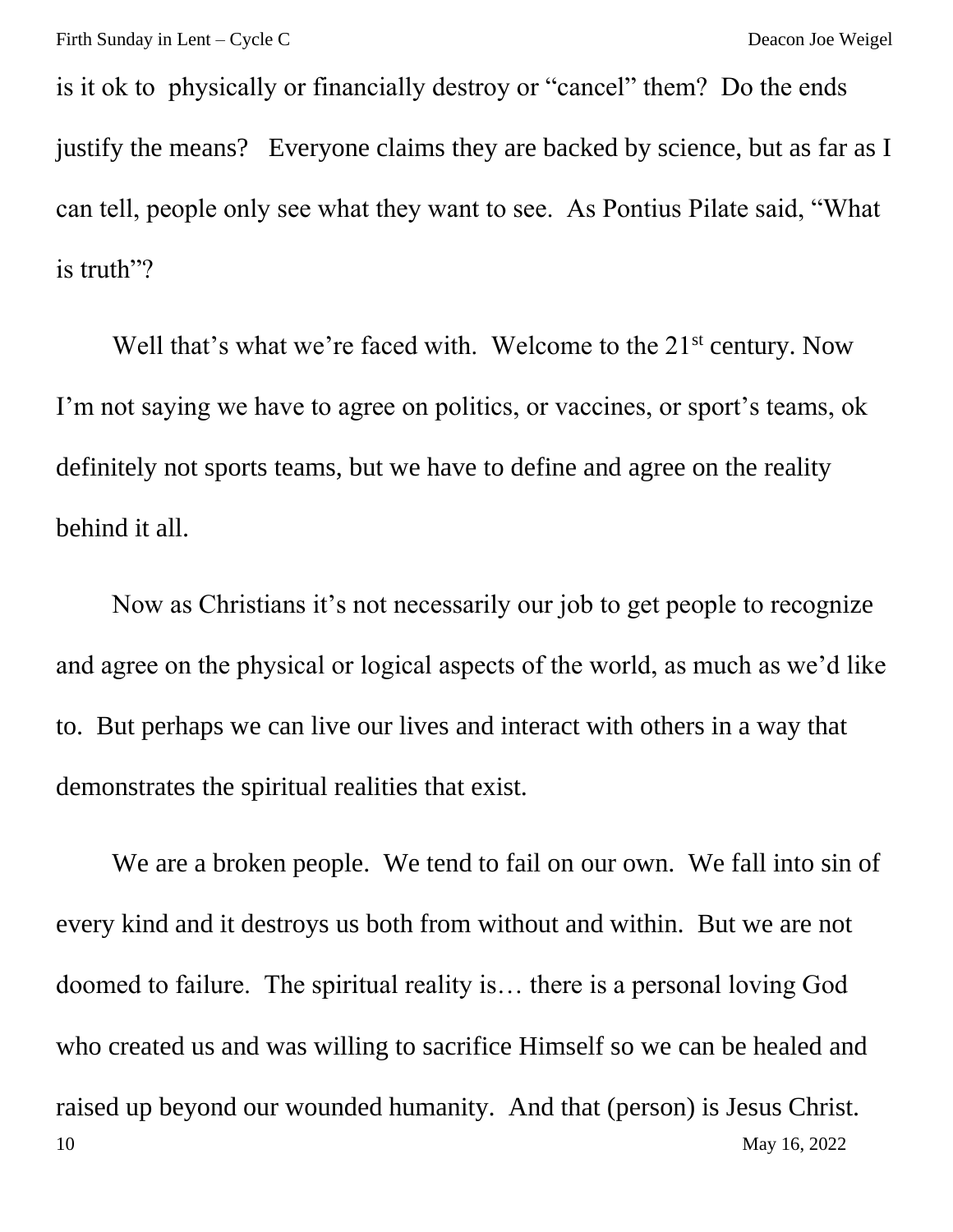And those that follow Him, truly follow Him, spread His Love, so that others can know Him.

How? We love others as Christ did, so they can feel His love. We show mercy and patience with others so they can know of His mercy. We sacrifice for others, so they can begin to understand the sacrifice He made for us. We do this in our everyday lives as parents, siblings, coworkers, neighbors, and friends. Many do it through their occupation, nurses, doctors, teachers, coaches, religious, bus drivers, you name it. God Bless you all.

But are we called to go further? Think of the volunteer service organizations out there. In essence, aren't they just further opportunities to love? They're countless… Knights of Columbus, Steven ministry, XXX, St. Vincent de Paul. When we participate in these organizations, we have the opportunity to experience and exercise the Love of Christ. We show caring and mercy by our willingness to help in the name of Christ. In my work in our parish St. Vincent dePaul conference I remind our friends in need that our ability to help them was because of the financial sacrifice our parishioners made in the name of Jesus Christ and Church.